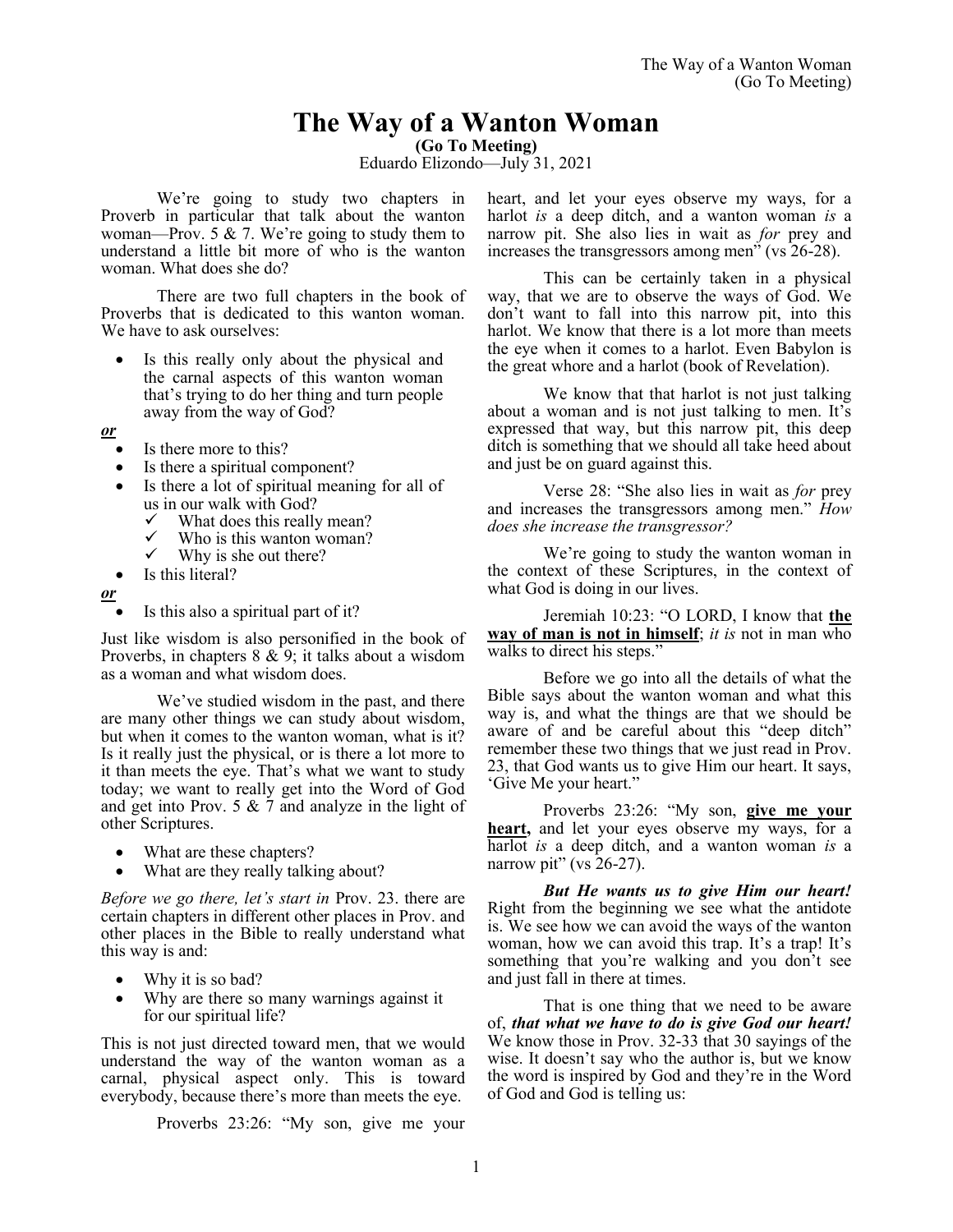Verse 26: "My son, **give me your heart**…" *We are all the children of God!* We have been called according to His purpose. We are to give Him our heart, which means:

- our desires
- our emotions
- our thoughts

*Everything that we are we have to give Him; our whole heart!*

That's why the first and greatest commandment is loving God with all our heart, soul, mind, being and strength.

Here Jer. 10 clarifies it for us because not only is it the instruction of God to give Him our heart, but it's also the instruction of God that:

You don't have this, it's not within you. You have to give Me your heart and then understand that the way of man is not in himself.

It is written this way, but it means everybody, man and woman. *It is not in man to direct his steps!* The word man is included in the word woman, so this applies to everybody. *It is not in ourselves to walk and direct our steps!*

If we take the context of giving God our heart, as He admonishes us in Prov. 23, he warns and exhorts, us, to do that, because of that woman, the ditch and the narrow pit, and because it increases the transgressions upon man, these are the warnings. But remember, it is not in ourselves; the way is not in our ourselves.

Prov. 20:24 continues with this line of thinking, and also tells us the exact same thing. This is one where it has been difficult for me to understand in the beginning, but in light of Jer. 10:23 this makes perfect sense.

Proverbs 20:24: "**Man's steps** *are* **of the LORD**; how can a man then understand his own way?"

That question always puzzled me. What does this mean? How can we understand our own way?

"**Man's steps** *are* **of the LORD**…"—*that is true for everybody!* But for those who have been called to give God our heart, *it means so much more!*

# ...how can a man then understand his **own way?**"

How can we understand the things that we do sometimes, even the errors that we make and the stumbles. Or the thing that happen to us. Sometimes we wonder 'why this is happening to me?' We don't understand it, but it says here:

"**Man's steps** *are* **of the LORD**…" *because it's not in man to direct his steps!* There are all these warnings, and if we study the way of the wanton woman in these two chapters, it is important to keep in mind that:

- we are to give God our heart
- it's not in ourselves to direct our steps
- our steps are of the Lord
	- that He is guiding us
		- $\checkmark$  that He knows what He's doing

I think that's the one thing I want for us to do, to change that perspective a little bit, and *instead of being centered on ourselves***:**

- what *we're* doing
- how *we* are overcoming
- how *we're* changing
- how *we're* going through trials

# *We need to understand that it's not us! It's God Who is directing our steps!*

He delivers us from things, and He let's reap the consequences of some of the other actions whether good or bad—so we experience His Laws and the power of His Laws so that we experience:

- His love
- His compassion
- His mercy
- His forgiveness

*This is all because of our steps that are of God, IF we are truly giving Him our heart so that He may direct our steps and show us the way!* All of those who have been called, *we know* that God is directing our steps!

We're setting a foundation before we study the way of the wanton woman we need to understand what God is doing with us. What He expects of us and how He's working in our mind and heart.

Proverbs 14:8: "The wisdom of the prudent *is* to understand his way…"

Why? *Because man's ways are of the Lord IF He's directing our paths!* 

- IF we're walking with God
- $\overline{IF}$  we're drawing near to God
- IF we're praying
- $\overline{IF}$  we're studying
- *IF* we're meditation
- IF we're fasting
- IF we're doing all these things

*THEN* that's prudence, understanding our way; understanding our way *before* it happens, while it's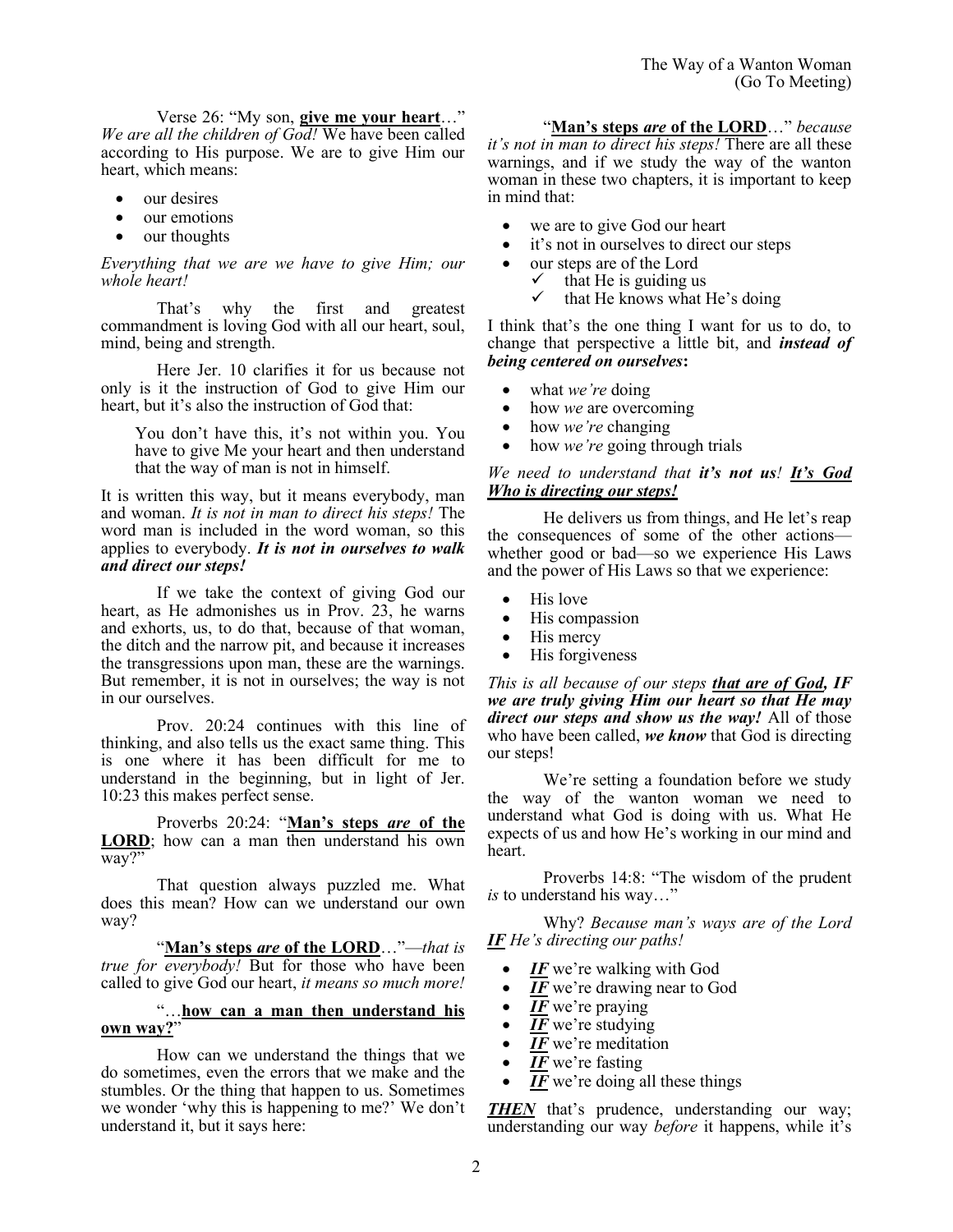happening and even after it happens and learning the lessons.

It's really walking with God and understanding our way, that our steps are of the Lord. That  $IF$  give Him our heart, He will guide us, He will steer us clear of this wanton woman. He will bring us to Himself.

#### "…but **the folly of fools** *is* **deceit**" (v 8).

The fool's thing is within themselves. All they have to do is do the things themselves, to selfdiscipline, self-correct. Those who are looking after good. But that's not what God expects.

*God expects us to give Him our heart!* It's not within ourselves to manage our growth, manage our lives and to avoid the wanton woman, to avoid all the pitfalls and all the things that make us fall in this life. "…**the folly of fools** *is* **deceit**"

I think throughout our history, those of you who have been a long time in the Church of God, maybe there has been some level of deceit of saying, 'if we keep these things, then you're good.' If you keep the Sabbath and the Holy Days!

- those are good things
- those are foundational
- those are absolutely essential

But we're getting into the meat! We're getting into our relationship with God, growing in grace and knowledge and love of God and understanding and love for others as we grow in love with God.

That is when the deceit is going away. That's when we're starting to become less and less fools everyday, because we do have foolishness within us. We have to admit that we make mistakes, we become deceived from time to time.

We still fall into those things and that's part of the process. But v 8: "The wisdom of the **prudent**…"

- the one who foresees evil
- the one who see things in advance
- the one who understands what's coming
- the one who takes time; takes a step back

That's what it is *to understand his way! Understanding that it is God Who is directing our steps and that we are God's creation!* We are not here to do just *our* will, we are not here to see whether we are able to push through, able to qualify and do all these things. *NO!*

It is to understand that we are being fashioned by God; we are the product! *We are not the center of our universe! We are not the center of our lives!* The center of our lives should be God:

- because *He* is directing our steps
- because *He* is fashioning us

*It is not within ourselves to understand our ways!* If we're not aware of these things, if we're not growing close to God, it can happen what is in:

Verse 12: "There is a way, which seems right to a man, **but the end thereof** *is* **the way of death**."

We have read this in the context of those in the world, who are not called, and that's absolutely true. But what does it mean for us? *That we can also from time to time be deceived in our own folly and foolishness!* Sometimes there is a way that seems right to us, but we're not going in the ways of God maybe because we've gone away from God:

- being lax in our study
- being lax in our prayer
- being lax in our living relationship with God

*Sometimes something may seem right to us, but we're not going in the path of God!*

But He very graciously and lovingly brings us back to Him. He always brings us back to Him *because we are His. We been bought with a price!*  It's important that we remember this as we study the way of the wanton woman.

Read what it says here and think a little bit about this way and put it together with other Scriptures to understand what is this way of the wanton woman. Why is there so much about it? *Understand that it's not just the physical warning! It's a spiritual warning!* It's about spiritual harlots, spiritual wanton woman out there that we're going to see, and there could be many! It varies by person.

It's interesting because it's in the light of instruction from the Father. We have speculated that these first nine chapters of Proverbs were written from David to Solomon, but regardless, we know and understand the spiritual aspect of this: *It can also be taken as God speaking to us!*

Proverbs 5:1: "My son… [all of us] …attend to My wisdom; bow your ear to My understanding."

That wisdom is the wisdom from above, the wisdom of God! For us it's a warning to *bow our ear to His understanding!*

Verse 2: "That you may keep **discretion**…" *Acting wisely!* Think before we speak, discern what is good to say and not good to say.

"…and that **your lips may keep knowledge**" (v 2).

This knowledge is the knowledge of God! It's the knowledge of the transformation that is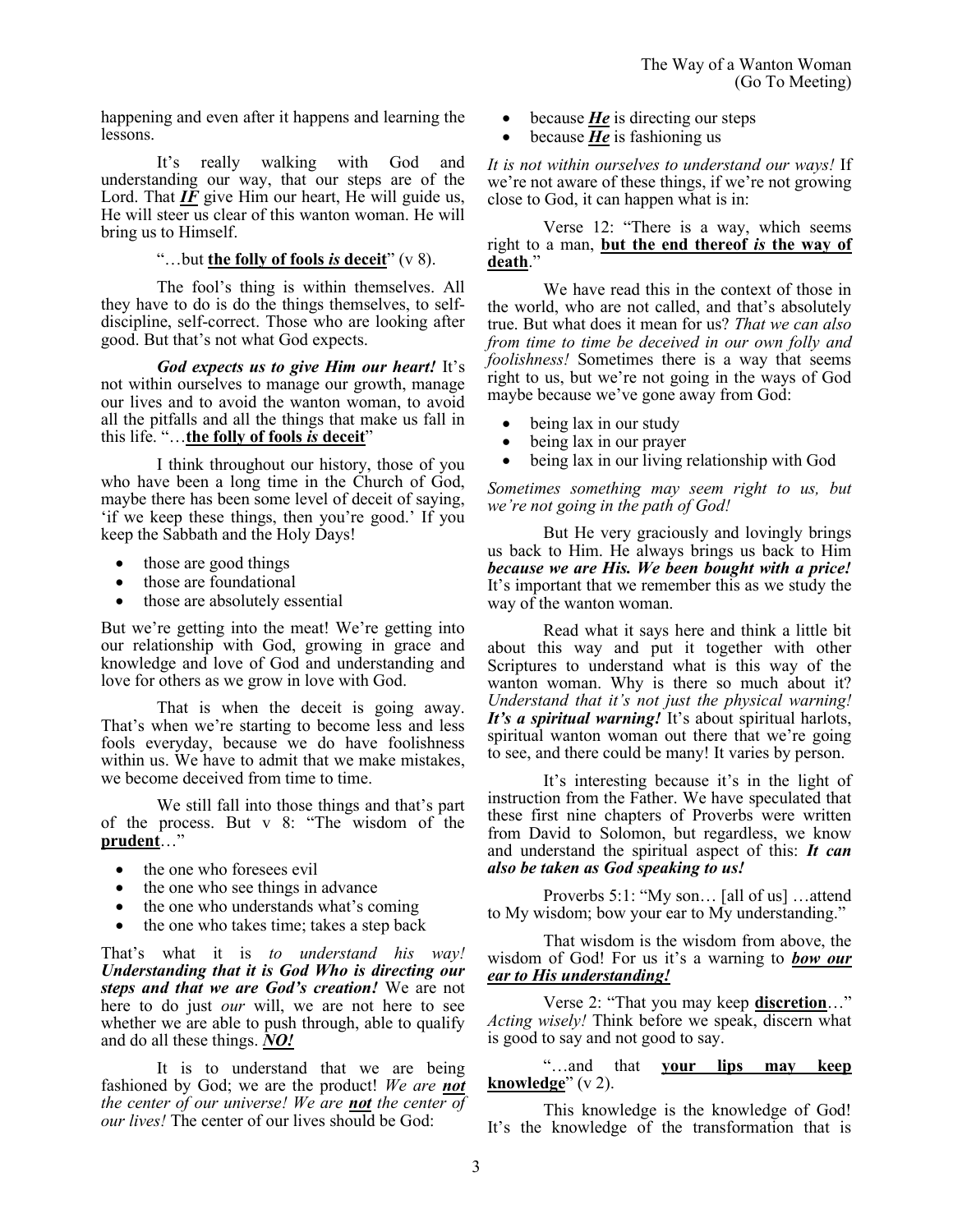happening within ourselves. It's not just knowledge in general. *Attend to God's wisdom!*

Verse 3: "For the lips of a wanton woman drip as a honeycomb, and her mouth *is* smoother than oil."

- we are to attend to *God's* wisdom
- give Him our heart
- keep discretion
- keep knowledge

Because there's a great trap, a great, great trap!

Why is her mouth "...smoother than oil"? Because they're soft and nice things. Honeycomb is sweet; there's sweetness in a lot of things that we're going to see. The benefits of this world, of this system and of the things that trap us in all the things. There are a lot of traps out there. We're going to see what this is referring to.

## Verse 4: "**But her end** *is as* **bitter as wormwood, sharp as a two-edged sword**."

That's goes together with *'there is a way that seems right to a man, but the end thereof is the way of death!'*

This is something that is pleasant and nice initially, but then it's bitter and sharp and cuts and wounds us. We don't know that this is going to happen, but we have a warning here.

Verse 5: "Her feet go down to death; her steps take hold on the grave."

Meaning that it's something that is drawing us, but the problem is the end thereof is death and the grave.

Verse 6: "She does not ponder the path of life; her ways are unstable—you cannot know *them*." *The ways a wanton woman are unstable!*

We don't know what we're carrying when we're deceived, when we follow this wanton woman. What is this all about.

Proverbs 16:1: "The preparations of the heart in man, and the answer of the tongue, are from the LORD"—*because of what we read before*:

- that we have been called by God
- that we are giving Him our heart
- that He's guiding our paths

*because it's not in ourselves to direct our ways!* But there's a trap, and this wanton woman is part of it.

Verse 2: "All the ways of a man are clean in his own eyes, but the LORD weighs the spirits."

This is a key, important aspect of this wanton woman. It is the spirits, the intentions of the heart.

The Spirit is really what really moves us, the Spirit of God! The Spirit of Righteousness that moves us. Everything that we do looks clean in our own eyes, but we know it's not. Not everything that we do, because we're still in process and we still make mistakes.

The problem is the deceit, because we think everything is clean in our own eyes. Even when we make mistakes sometimes, we tend to defend them. But the Lord is weighing our spirits and what spirit that is moving us.

What God is really doing is transforming our heart and mind, and it really is our emotions and attitudes, that Spirit that is dwelling in us. We know by the fruits what Spirit is moving us. Jesus said that we would know everybody by their fruits. The Lord weighs the spirits as to what spirit by which we do certain things.

He gives us the answer as to how to be led by the Holy Spirit.

Verse 3: "Commit your works unto the LORD, and your thoughts shall be established."

We are in constant communication directly with God the Father and with Jesus Christ. Then our "…thoughts shall be established."

- they shall be established in the Truth
- they shall be established in the Word of God

*They will be established in all these things* 

- in order to avoid the way of the wanton woman
- in order to avoid this trap of evil thoughts and things

*that seem good in our eyes!* But may not necessarily be!

Verse 6: "**By mercy and Truth iniquity is purged,** and by the fear of the LORD *men* turn away from evil."

These are the keys to stay clear of the wanton woman: Mercy and Truth! That's how iniquity is purged. With the fear of the Lord, that's how we can depart, turn away, from evil, from the way of the wanton woman.

We are so dependent on God, way more than sometimes we realize. It's important to know how dependent we are on God to do the right thing, to be led by His Spirit. In the Psalms it says, 'There is no good within ourselves.' That's true! It's only what God puts in there. It's only to the measure that God is dwelling in us that we can have some goodness. There's no goodness apart from God.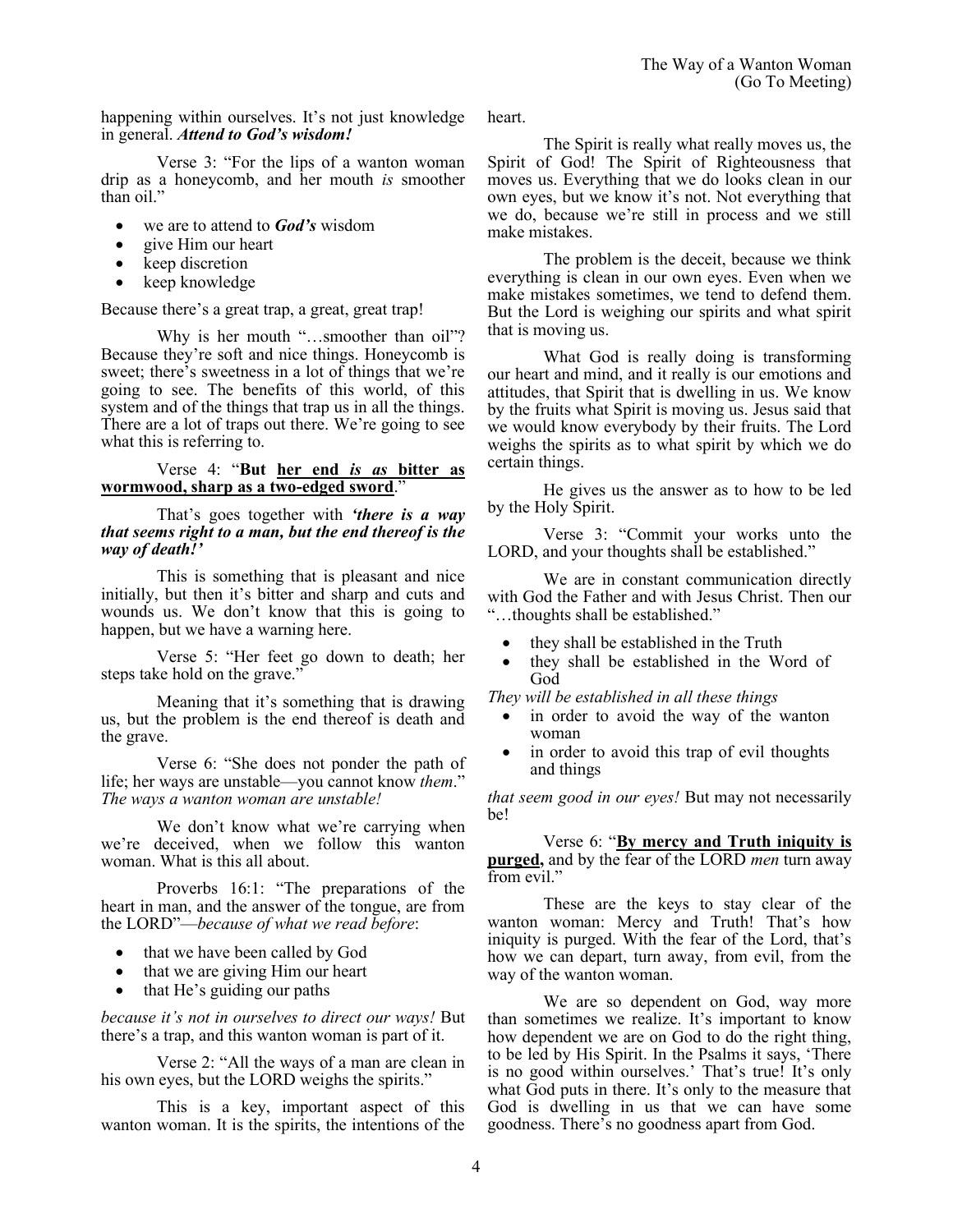But the good news is that if we're giving God our heart, and we've been bought with a price, then we can be directed by God and avoid this trap.

Verse 9: "A man's heart devises his way… [we might be inclined to go certain ways] …**but the LORD directs his steps.**"

Thank encouraging and the good news! We are being led by God's Holy Spirit in the measure and in direct proportion to:

- how close we are to God
- how much He is in our thoughts when we're doing things

## *But the Lord directs our steps!*

Proverbs 10:17: "He who keeps instruction *is* in the way of life, but he who refuses reproof goes astray."

It's about being close to God, but understanding that the instruction is essential to walk in the way of life. That we shouldn't refuse reproof. *IF* we refuse reproof when God is correcting us, when God is teaching us—even with some of the things we have to go through and that we suffer— *THEN* we're going to go astray and may fall into this trap of the wanton woman.

## *The Way of Life is*; Proverbs 6:23: "**For the commandment** *is* **a lamp**…"

The Laws of God are a lamp that guides our way so that we don't go after the way of the wanton woman.

## "…**and the Law** *is* **Light, and reproofs of instruction** *are* **the Way of Life**"(v 23).

We just read that we should not despise instruction, not despise reproof. To refuse instruction is not the way of Life. We're learning, we're growing, we understand that lesson. Then we understand our way! Then we understand that certain things happen so that will learn those lessons, so that we will be able to take that reproof and to learn from that. Then He tells us why the reproofs of instruction are the Way of Life.

Verse 24: "**To keep you from the evil woman**… [to keep you away from her] …**from the flattery of the tongue of a strange woman.**" *What's that flattery?*

- look how good you are
- look how good you look
- look at all the things that you do and how wonderful you are

All of these things! In another Proverb it says that 'it's fire that tests the gold and silver' that man is

actually tested by the praise given to him. *That's flattery, the flattery of the tongue of a strange woman!*

• if you only did this, look at what you could achieve

It's all of these things that are laying traps before us! All this flattery of our goodness, or to think that there's goodness of ourselves.

There might be goodness in us, but we have to know and acknowledge that it is only God's goodness! But this flattery appeals to the self, it appeals to our ego and self-centeredness. That's why we have to attend to the reproofs of instruction to keep us away from this evil woman, from the flattery of her tongue.

Verse 25: "Do not lust after her beauty in your heart; nor let her seduce you with her eyelids."

It looks good; it looks great! What is this? *It's leading away from the Way of God to go after our own things.* 

Verse 26: "For by means of a harlot *a man is vanquished* to a piece of bread; and the adulteress will hunt for the precious life."

God has given us a precious life, but the enemy Satan wants reduce us to a piece of bread. *Satan wants for us to sell the promises of God, and all the things that God has in store for us*—the change that God is carrying out in our lives and minds—*in exchange for a piece of bread!* To change it for a greeter, or experience, money, fame or whatever it is that is our thing.

Sometimes the deceitfulness of this is that it looks good and on the surface it's good. Maybe in itself its not wrong or evil, but the problem is what behind it? What is luring us into that? That's why we have to be very careful of this.

Let's see an example of this; an example of what does it really mean the ways of all of these things? A wanton woman can take many shapes in different people. It depends on what we're searching after. What attracts a person?

- Is it career?
- Money?
- Relationships?
- Experiences?
- Learning?

#### *Some people just love learning for learning sake!*

Even the Apostle Paul talked about people who are always learning, but never coming to the understanding of God.

Luke 12:13: "Then one from the multitude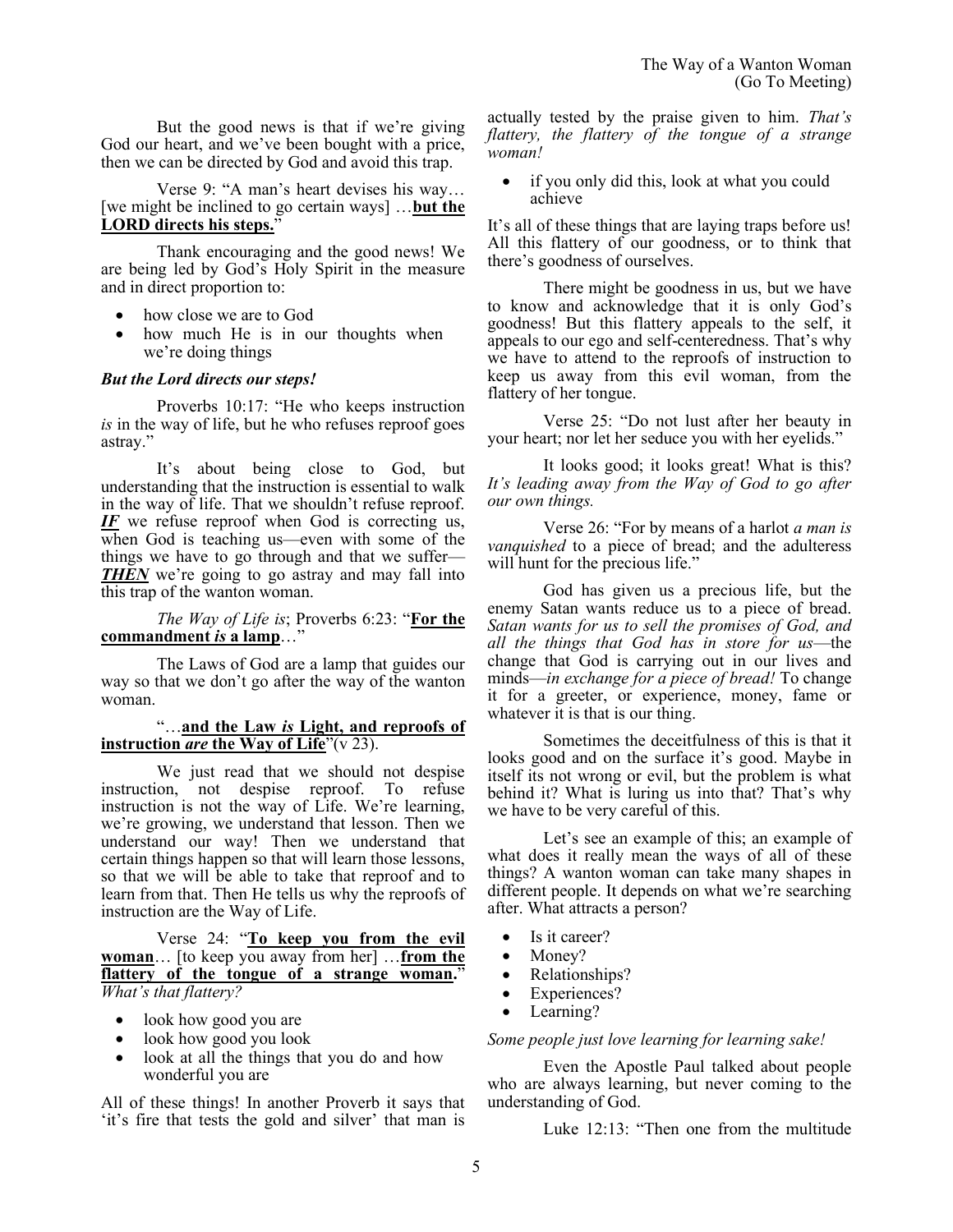said to Him, 'Master, tell my brother to divide the inheritance with me.' But He said to him, 'Man, who has appointed Me a judge or a divider over you?' And He said to them, 'Watch out, and keep yourselves from covetousness…'" (vs 13-15).

That's one of the ways that the wanton woman presents herself.

"…for no one's life is in the abundance of the things that he possesses" (v 15). *That's what the world sells to us!* 

The more toys you have the better you are! The one that has the most toys is the one who wins. The one that has the best life, to most luxury and abundance! That's what Jesus said to watch out. The same One Who says:

My son, give Me your heart. Be careful, there's a wanton woman out there. There's the deep ditch, keep yourself from covetousness.

Our life is not in the abundance of the things that we possess.

Verse 16: "Then He spoke a parable to them, saying, 'The ground of a certain rich man brought forth abundantly.'"

God gives abundantly to test us. It's not only the praise, but sometimes its blessings.

Verse 17: "And he was reasoning within himself, saying, ;What shall I do, for I have nowhere to lay up my fruit?" *He had so much he didn't have a place to put it!*

Verse 18: "And he said, 'I will do this: I will tear down my granaries and build greater *ones*, and there will I lay up all my produce and my good things. Then I will say to my soul, 'Soul, you have many good things laid up for many years; take your rest, eat, drink, *and* be merry""" (vs 18-19).

This is one of the traps, *covetousness!* Not just covetousness, but relying on some of the blessings of God. If God gives us blessings, we cannot rely on those. This is what God will tell us later, it will be the reproofs.

Verse 20: "But God said to him, 'Fool, this night your soul shall be required of you; and to whom will you leave what you have prepared for yourself?' **So** *shall it be to* **the one who lays up treasure for himself, and is not rich toward God"**   $(vs 20-21)$ .

This is one of the traps of the wanton woman! The physical blessings, which does not necessarily mean that God is pleased with us. It could be a trap! We have to be on guard for covetousness! That's one of the ways the wanton woman presents herself.

There are many, many different thing! We all have to think about:

- What is it that I end up spending time on?
- What is it that I'm attracted to?
- What is my natural inclination is to go there and that may be keeping me away from giving my heart to God?
- From laying my treasure in heaven to be rich toward God?

Verse 22: "And He said to His disciples, 'Because of this, I tell you, do not be anxious about your life, what you shall eat; nor about your body, what you shall put on. **The life is more than food, and the body** *is more* **than clothing'**" (vs 22-23).

It's so interesting that he mentions this on the heels of somebody who had an abundance, and who was basically coveting. It's not about how much or how little we have. It's how much time and effort that we put into those things. How much time and effort we put into the physical things as opposed to walking with God and understanding all these are tools that God is using to shape and mold us and change our character, mind and heart.

Verse 23: "The life is more than food, and the body *is more* than clothing."

Sometimes it's the trials! Deciding what's going to happen? What's going to happen with my job? With my livelihood? With my family? There are times when there's a lot of pressure from a lot of places. We've see prayer requests and things that really bring us down sometimes.

But those things can bring us closer to God; those trials can bring us closer to God. They will bring us closer to God, because we're walking in His ways.

Verse 24: "Consider the ravens; for they do not sow, nor reap; neither have they a storehouse or granary; but God feeds them. *Of* how much greater value are you than the birds? And which one of you, *by* taking *careful* thought, has the power to add one cubit to his stature? Therefore, if you do not have the power *to do* even *the* least, why are you anxious about the rest?" (vs 24-26).

It's talking about anxiety, not just abundance and relying on one's goods. It's also the opposite of being in anxiety and distress.

Verse 27: "Consider the lilies, how they grow; they do not labor, nor do they spin; but I tell you, not even Solomon in all his glory was adorned like one of these."

Why? Because He wants us to understand what He said after: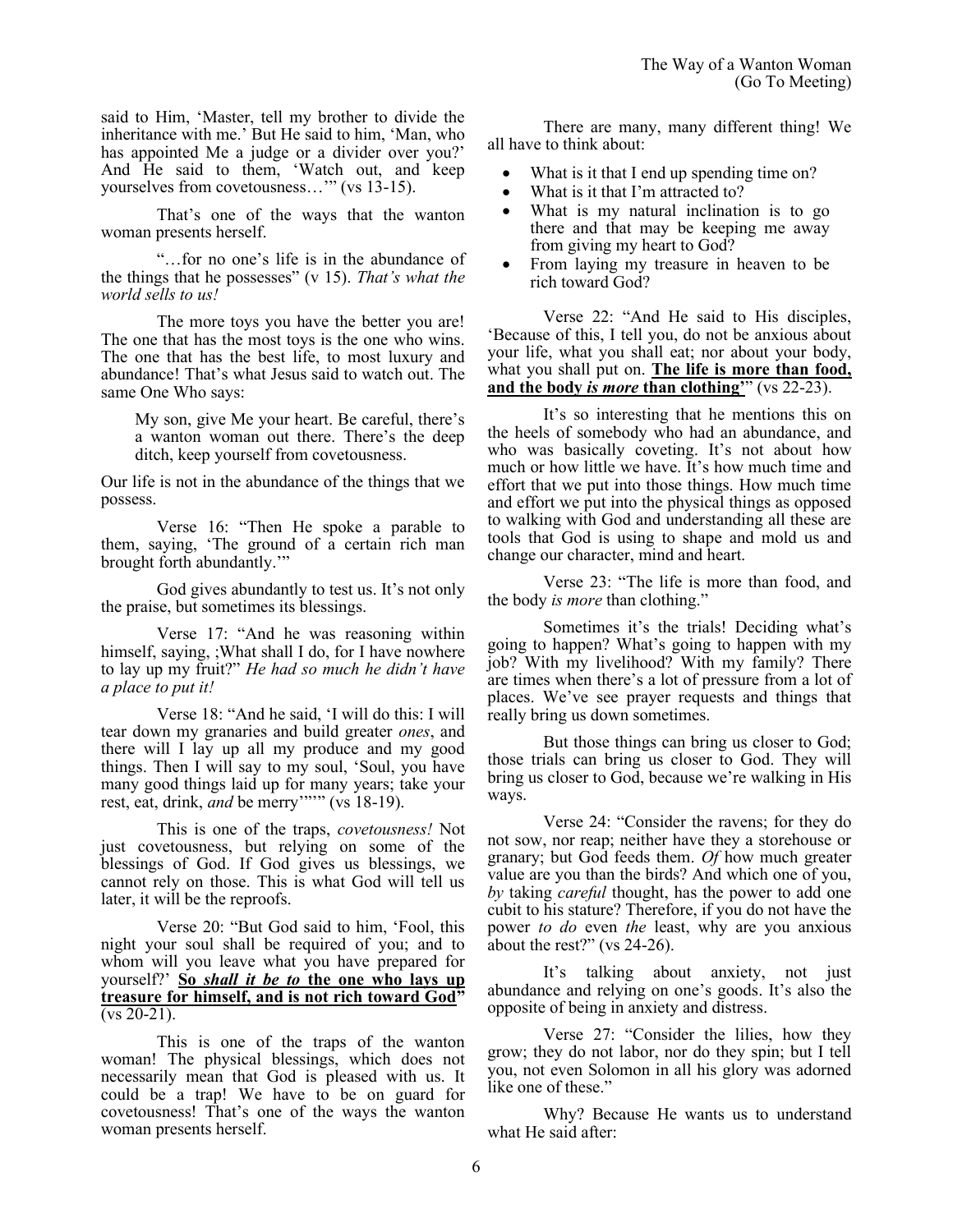Verse 28: "But if God so adorns the grass that today is in the field, and tomorrow is cast into an oven, how much more *shall He clothe* you, O *you* of little faith? Then do not be seeking what you shall eat or what you shall drink, and do not be anxious" (vs 28-29).

Verse 30: "For all the nations of the world seek after these things; and **your Father knows that you have need of these things**." *He knows!*

When He says to give Him our heart, it's because He knows that we have need of these things!

Verse 31: "But seek the Kingdom of God, and all these things shall be added to you."

*Our focus should be the Kingdom of God!* We have to understand that even our physical bodies are also like the grass. David also talked about that:

Why have You made us so frail that today we are and tomorrow we're gone?

We understand that this life is not all there is, and that we are the workmanship of God. Just as He does with the flowers, He can do with us, too. Our responsibility is to put ourselves in His hands, to give Him our heart so that He shape it, mold it and He can do what He wants to do with us.

Verse 33: "Sell your possessions, and give alms. Make for yourselves purses *that* do not grow old, an unfailing treasure in heaven, where no thief can come near, and no moth can destroy. For where your treasure is, there will your heart be also" (vs 33-34). *The wanton woman is a lying in wait!* 

Some of these things are not wrong in and of themselves. The problem is when we set our heart on them! The problem is when they become the most important thing!

From time to time it happens to all of us. That's what happens, it happens to all of us, that we go after those things with all our heart and ignore everything else. We can go astray a little bit, and this is a warning!

Proverbs 30:20: "Such *is* the way of an adulterous woman: she eats, and wipes her mouth, and says, 'I have done no wickedness."

It's true! Sometimes it can feel like that! Trying to do our best effort, for example, at work. It's not wrong, it's exactly what God expects. If all we're trying to do is get ahead on the corporate ladder…. Even that in itself is not wrong. The problem is where our heart is. Where is our treasure? **"…where your treasure is, there will your heart be also."**

# God says, '**My son, give Me your heart…" for this wanton woman is a deep ditch**!

It says here that the woman wipes her mouth and says she had done no wrong. Yes, because it's not wrong to do her maximum effort of work. It's not wrong, for example, to take care of our bodies health wise. We are to take care of the Temple of the Holy Spirit.

But when our efforts and attentions center solely on that, it can draw us away. The wanton woman is calling! She's trying to use whatever tool, whatever thing that is appealing to us, whatever shiny objects to pull us away from God, to distract us! *That's what we have to be aware of!*

Proverbs 5:7: "Now, therefore, hear me, O you children, and **do not depart from the words of My mouth**."

- from the Word of God
- from study
- from drawing near to God and see what He says

# *Take it into our heart and make it a part of our life!*

Sometimes just take a step back and meditate on what all this means. It's so important! It really is like feeding on the Word of God; the Bread of Life! That's what Jesus Christ said, and He's the Word. That's like eating, and meditation is digesting. *We have to digest all these things of what it means!*

Verse 7: "Now, therefore, hear me, O you children, and do not depart from the words of my mouth. Remove your ways far from her…" (vs 7- 8)—*whatever it is!* Every one of us has to take stock and ask:

- What is it that I spend most of my time on? Where do my thoughts go?
- What is the thing that I'm often concentrated on?
- Where is my treasure?
- Where is my heart?

"…and do not come near the door of her house" (v 8).

Always come back to God and give your heart to the Lord so that He may change us.

*Warning*; v 9: "Lest you give your honor unto others and your years unto the cruel."

Sometimes we look back and say, 'Why did I spend all my time doing that?' *Not just in a day, but* sometimes in a lifetime, or in a season of our life!

*Warning*; v 10: "Lest strangers be filled *with*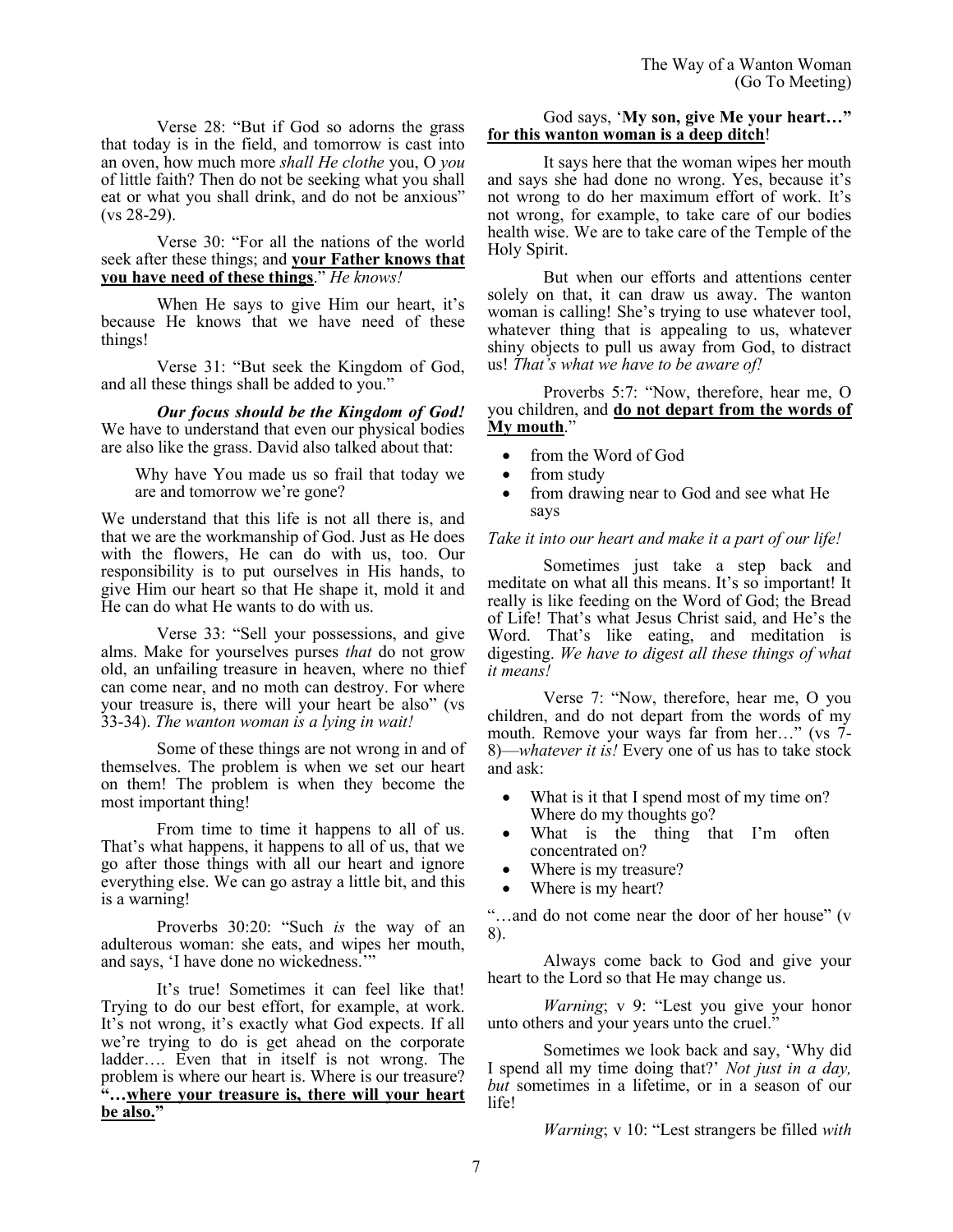your wealth, and your labors *be* in the house of a stranger."

Whether it's money, health, fame, recognition, experiences, etc. *All of these things* our labor, wealth, time—*could end up in the house of a stranger!* That's the warning!

Verse 11: "And you moan when your end *comes*, when your flesh and your body are consumed." This is a warning that if we don't give God our heart:

Verse 12: "And say, 'How I hated instruction, and my heart despised correction; and I have not obeyed the voice of my teachers, nor inclined my ears to those who taught me!'" (vs 12- 13).

I submit to you that this is way more than just the physical challenge of adultery. Even adultery in the heart! This is a part of we do, whether we're paying attention to the correction of God, to the reproofs of instruction, paying attention and understanding that God is guiding our lives. Our job is to put ourselves in His hands so He can shape and mold us, and keep us from this wanton woman that we do not end up like this.

Verse 13: "And I have not obeyed the voice of my teachers, nor inclined my ears to those who taught me!…. [to Jesus Christ and God the Father] …I was almost in utter ruin in the midst of the congregation and assembly" (vs 13-14).

*Talking about the true aspects of a true marriage*; v 15: "Drink waters out of your own cistern and running waters out of your own well."

*This also applies to our relationship with God! We are the Bride!* We are to want that fountain from the Word of God!

Verse 18: "Let your fountain be blessed, and rejoice with the wife of your youth…. [because we are the Bride of Christ] …*Let her be as* the loving deer and pleasant doe, let her breasts satisfy you at all times, and be ravished always with her love" (vs 18-19)—*to be ravished always with the love of God the Father and Jesus Christ, and dwell in the Word! Give them our heart!*

Verse 20: "For why will you, my son, be ravished with a strange woman, and embrace the bosom of a stranger?"

- Why would you go after whatever it is in your life? *There are many, many, many categories and things!*
- Why would we spend our energy and mental effort, our time and focus in something that does not satisfy?
- that's going cost all these things in the end?

Verse 21: "For the ways of man *are* before the eyes of the LORD… [where we started] …and He ponders all his paths."

God ponders our paths, because we are *His* workmanship! We are being created! The warning continues:

Verse 22: "His own iniquities shall take the wicked himself, and he shall be held with the cords of his sins. He shall die without instruction; and in the greatness of his folly… [of fools] …he shall breathe his last" (vs 22-23).

This is a warning for us, that we may give God our heart, our whole heart so that we don't fall into the way of the wanton woman; whatever this may be.

Proverbs 14:14: "The backslider in heart shall be filled with his own ways…"—*and in the end say,* 'Why did I do all these things?'

"…but a good man *shall be satisfied* with his own actions" (v 14)—*because the good man has been led by God!* He "…*shall be satisfied* with his own actions"—*because God is working in that person, leading us!*

Prov. 7 also talks about the wanton woman, and it's exactly like it describes. She disguises herself, puts on all kinds of appearance to make it attractive. Her words are sweet as honey and smoother than oil, but the end is as bitter as wormwood.

Some of these things are exactly like that. These are the traps that are throughout our lives. There are traps of all kinds of things that we can fall after. But we have to be careful that we give God our heart, that we are walking and being directed by Him. The Lord directs our steps.

*This is another instruction*; Proverbs 7:1: My son, **keep My words**…"—*coming back to*

- the Word of God
- study every day
- praying
- loving His instruction

"…**and store up my commandments within you**"  $(v 1)$ .

We need to store up God's commandments within ourselves. To love them, to truly love His commandments! To truly love His words!

Verse 2: "Keep my commandments and live; and keep My Law… [and His words] …as the apple of your eye." *The most precious thing that we have!*  With our eyes we don't let anything come in!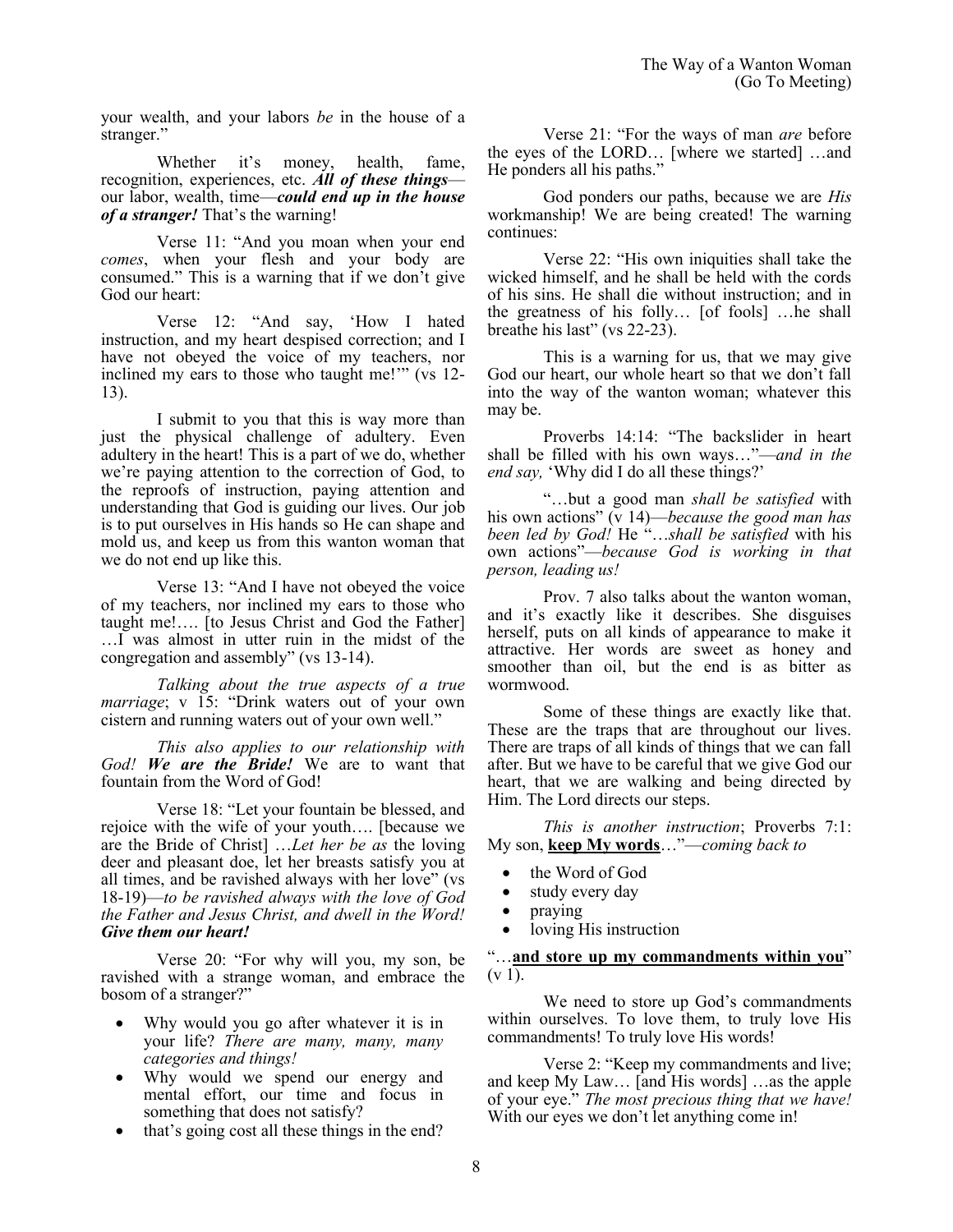Verse 3: "Bind them upon your fingers; write… [those words and commandments] …them upon the tablet of your heart."

We know that this spiritually speaking, because we must worship God in Spirit and in Truth. We are to bind His laws and commandments, especially those that talk about the love of God, loving God and loving our neighbor. Write upon the tablet of our heart the Ten Commandments and all His ordinances.

Verse 4: "Say to wisdom, 'You are my sister'; and call understanding *your* kinsman" *because the wisdom of the prudent shall understand his way*; understanding what our shortcomings are.

- What are the things that God is working on?
- What are the things we wish we had so we can ask for them?
- What are those things that sometimes you get frustrated because it's so difficult?

## *You wish it were different in that aspect!*

Think about those things; that's understanding your way. That's understanding the work of God in your heart and mind. Ask God to do that specifically in prayer. He will do that! If we have this understanding, if we have wisdom, if it is our 'sister' and we really want wisdom and we ask for wisdom every day in our prayers to God—that He will give us wisdom and understanding—this is what's going to happen"

#### Verse 5: "**So that they may keep you from the wanton woman, from the stranger** *who* **flatters with her words."**

- so they can *keep us from our own* wisdom
- so they can *keep us from our own* understanding
- so they can *keep us from falling* after all these shiny objects:
	- $\checkmark$  all these things that flash before us  $\checkmark$  all these things that look so appeal
	- all these things that look so appealing and good

*God is testing us with those!* So appealing! Good health, good relationships, good experiences, good jobs, money, helping others—*whatever!* All of these things are good things in and of themselves!

*BUT* they can become a trap! The wanton woman may be lurking behind those things, because that is where we can put our treasure instead of putting our attention in God's Word and in God's Law:

- understanding our way
- understanding what God is doing

Verse 6: "For at the window of my house I looked through my lattice, and I saw among the simple ones, among the youths… [this is way more common in younger than the older; that is just a fact] …**a young man with no understanding**" (vs 6-7).

Sometimes as we age we can grow in wisdom and can detect some of these things better, because we've been there, we've fallen in there and have learned the lesson. *God has taught us that lesson!*

But the "…young man with no understanding passing through the street near her corner. And he went the way to her house in the twilight, in the evening, in the black and dark night. And, behold, there a woman met him, *with* the attire of a harlot and a wily heart" (vs 7-10).

What was it? *Who knows what it was that enticed him! Who knows what it was!*

But it's not just the physical, not just a woman with the attire of a harlot and wiley heart. The attire of a harlot is the one who presents herself in a way that is appealing. We know it's corrupted and wrong! It's evil!

Verse 11: "She *is* loud and stubborn…" *and keeps coming back! Falling into this same trap again and again!* 

God is still working with u. it doesn't mean that He's not working with us.

"…her feet do not stay in her house" (v 11)—*going to the next and next*; not just to the next person, but the next thing! Sometimes we can be attracted by different ones.

Verse 12: "Now *she is* outside, now in the streets, and lies in wait at every corner." *Our lives can be distracted with this wanton woman!*

Verse 13: "And she caught him and kissed him, *and* with an impudent face she said to him, '*I have* peace offerings with me; today I have paid my vows…. [I'm good] …Therefore, I came out to meet you, earnestly to seek your face, and I have found you…. [looking for her] …I have decked my bed with coverings of tapestry, with fine linen of Egypt…. [beautiful, isn't it] …I have perfumed my bed with myrrh, aloes, and cinnamon. Come, let us take our fill of love until the morning; let us delight ourselves with caresses" (vs 13-18).

*This is so enticing! It's so appealing!* It smells good, looks good, sounds good, and like so many things in the world to distract us from our relationship with God. They can take our time, our attention, and focus from God, from giving Him our heart so He may direct our steps.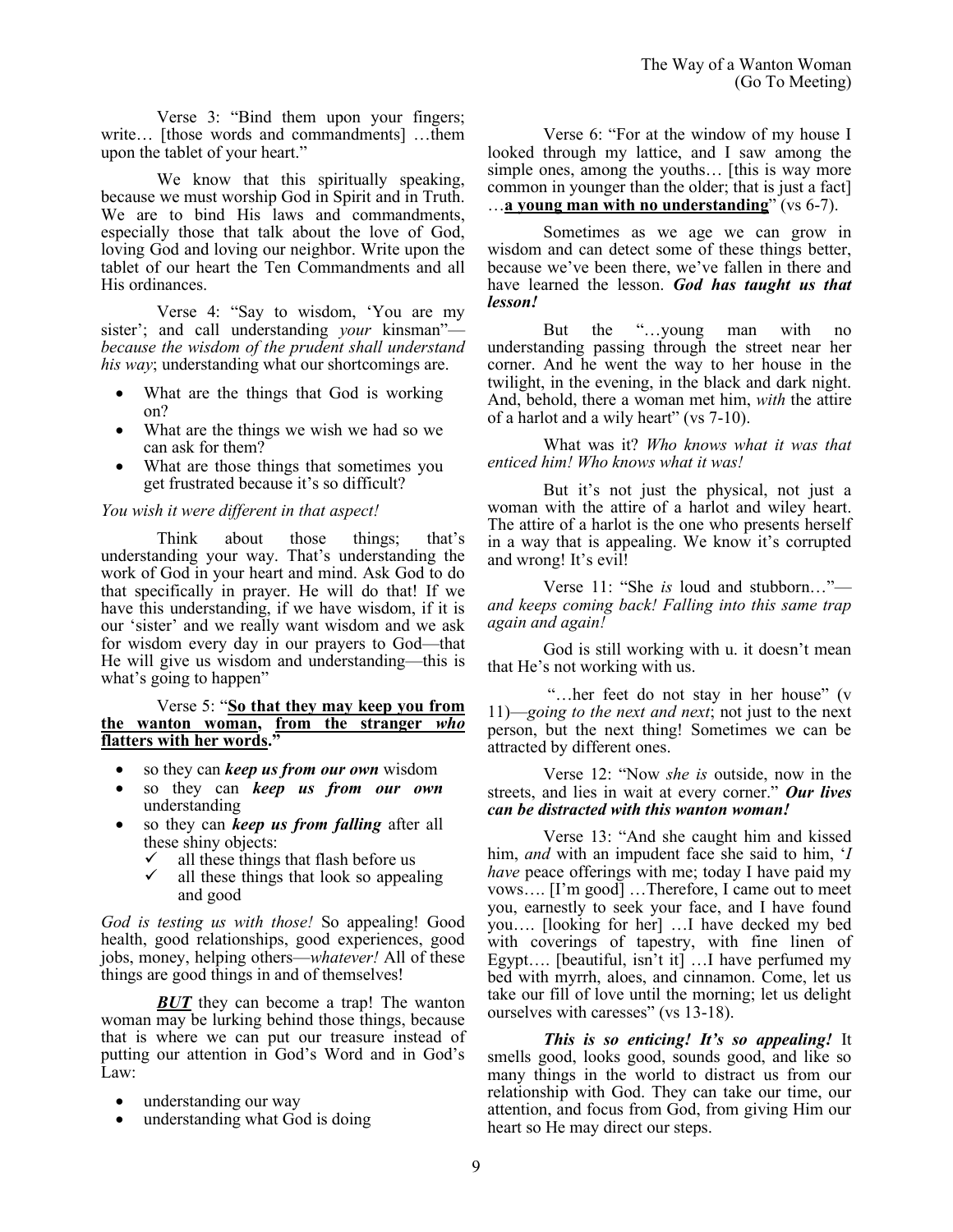Verse 19: "For my husband *is* not at home; he has gone on a long journey. He has taken a bag of silver with him *and* will come home on the day of the full moon" (vs 19-20)—*or in the morning!*

Who comes in the morning? *The bridegroom!* It's a distraction from

- *the Bridegroom Christ*
- *the Word of God*
- *putting our heart, attention and time into developing that relationship with God*

#### *To let God do His work in us!*

*This is the reason that this wanton woman says,* v 19: "For my husband *is* not at home; he has gone on a long journey. He has taken a bag of silver with him *and* will come home on the day of the full moon"—or maybe it's the day of the new moon, Trumpets, which signals the return of Christ to the earth. That's what the wanton woman sees.

Verse 21: "With much *alluring*, seductive speech she caused him to yield; **with the flattering of her lips she induced him**."

- with praise
- building up
- enticing us

All of these things! They might be good things in and of themselves.

The problem is when we fall into that pit, that trap. When we put all our time and attention… We don't put it in the context of:

- we are being created
- we are the object

## *This is our life; we have been bought with a price!*

With that seductive, alluring speech all of these things entrap us. There are many things. It can just be busyness itself, like Martha.

Verse 22: "He goes after her immediately, like an ox goes to the slaughter, or like a fool to the correction of the stocks."

We talked about the folly of the fool! The correction of the stocks. God gives us correction and instruction so that we may be depart from this wanton woman.

Verse 23: "Until a dart strikes through his liver… [that's deadly] …as a bird hastens to the snare and does not know that it will cost him his life"—*his eternal life!* That's how dangerous this wanton woman can be.

Verse 24: "Hearken unto Me now therefore, O you children, and attend to the words of My mouth." *This is God the Father speaking to Jesus Christ, the words of His mouth, the Word of God!*

Verse 25: "Do not let your heart turn aside to her ways; do not go astray in her paths."

## *Let's not follow this wanton woman! Keep our eyes, attention and focus on the Word of God!*

Verse 26: "For she has cast down many wounded; yea, many strong *men* have been slain by her."

How many people that we thought were strong in the Lord, in the faith and the way of God. Many have departed from this way, and have been slain by her! They go after to the cares of this world, the things that this world has to offer.

Verse 27: "Her house *is* the way to the grave, going down to the chambers of death."

God doesn't want us to fall into this trap. He gives us many, many warnings. That's the reason He emphasizes in two different chapters, two full chapters in the book of Proverbs— $\overline{5}$  & 7—that we studied today.

To give us a warning; to make us aware of who this wanton woman is and what she wants; who she is and what she does. What she can do to us if we're not paying attention and really giving God our heart and focusing our attention on Him, as He wants to do with us. He wants us to be wise!

Proverbs 16:16: "How much better *it is* to get wisdom than gold, and to choose understanding rather than silver!"

- He wants us to get wisdom
- He wants us to get understanding
- He wants us to follow after Him

# *Not to go after the wanton woman!*

Whatever it is, each one of us has to take stock and see what it is in our lives. Meditate and think about what is it that we put our time, our efforts, our heart, our desires on. What is taking most of our time and thoughts!

Is it God and His Word?

- *or* 
	- Is it something else?
	- Is it the cares of this world?
	- Is it busyness?
	- Is it family?
	- Is it experiences?
	- Is it money?
	- What are we seeking after?

*or*

Are we seeking after God?